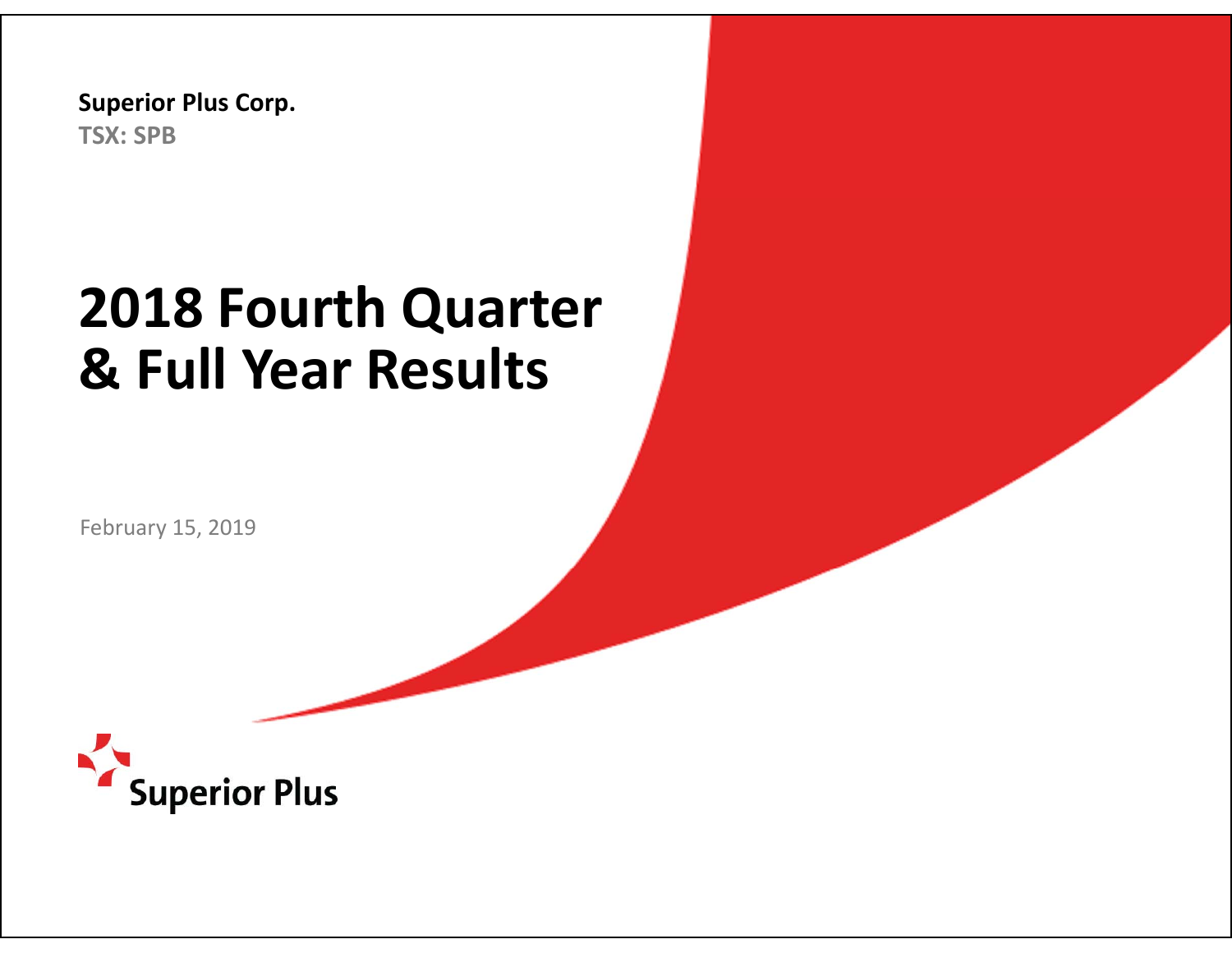## Forward ‐Looking Statements and Information

This presentation is for information purposes only and is not intended to, and should not be construed to constitute, an offer to sell or the solicitation of an offer to buy, securities of Superior Plus Corp. ("Superior"). This presentation and its contents should not be construed, under any circumstances, as investment, tax or legal advice. Any person accepting delivery of this presentation acknowledges the need to conduct their own thorough investigation into Superior and its activities before considering any investment in its securities. Certain information included herein and certain oral statements made by management are forward‐looking information within the meaning of applicable Canadian securities laws. Forward‐looking information may include statements regarding the objectives, business strategies to achieve those objectives, expected financial and operating results (including those in the area of risk management), economic or market conditions, and the outlook of or involving Superior Plus Corp., Superior Plus LP ('Superior LP") and its businesses. Such information is typically identified by words such as "anticipate", "believe", "continue", "could", "estimate", "expect", "plan", "intend", "forecast", "future", "guidance", "may", "predict", "project", "should", "strategy", "target", "will" or similar expressions suggesting future outcomes.

Forward-looking information in this document includes: the amount and timing of the expected synergies from NGL Propane. Additional forward looking information in this document includes the 2019 total debt to adjusted EBITDA, Superior's consolidated 2019 Adjusted EBITDA guidance, 2019 Leverage guidance, future financial position, consolidated and business segment outlooks, expected EBITDA from operations, expected leverage ratios, expected future taxes, expectations in terms of the cost of operations, business strategy and objectives, development plans and programs, business expansion and cost structure and other improvement projects, expected product margins and sales volumes, market conditions in Canada and the U.S., continued improvements in operational efficiencies and sales and marketing initiatives in Energy Distribution, future economic conditions, future exchange rates, exposure to such rates and incremental earnings associated with such rates, expected weather, expectations for the global economic environment, our trading strategy and the risk involved in these strategies, the impact of certain hedges on future reported earnings and cash flows, future taxes, the impact of contracts for commodities, demand for propane, heating oil and similar products, demand for chemicals including sodium chlorate, chlor-alkali, and potassium, and sodium chlorite, effect of operational and technological improvements, future working capital levels, expected governmental regulatory regimes and legislation and their expected impact on regulatory and legislative compliance costs, expectations for the outcome of existing or potential legal and contractual claims, Superior's ability to obtain financing on acceptable terms, expected life of facilities and statements regarding net working capital and capital expenditure requirements of Superior or Superior LP.

Forward-looking information is provided for the purpose of providing information about management's expectations and plans about the future and may not be appropriate for other purposes. Forward-looking information herein is based on various assumptions and expectations that Superior believes are reasonable in the circumstances. No assurance can be given that these assumptions and expectations will prove to be correct. Those assumptions and expectations are based on information currently available to Superior, including information obtained from third party industry analysts and other third party sources, and the historic performance of Superior's businesses. Such assumptions include anticipated financial performance, current business and economic trends, the amount of future dividends paid by Superior, business prospects, availability and utilization of tax basis, regulatory developments, currency, exchange and interest rates, trading data, cost estimates, the assumptions set forth under the "Financial Outlook" sections of our annual Management Discussion & Analysis ("MD&A") and are subject to the risks and uncertainties set forth below.

By its very nature, forward-looking information involves numerous assumptions, risks and uncertainties, both general and specific. Should one or more of these risks and uncertainties materialize or should underlying assumptions prove incorrect, as many important factors are beyond our control, Superior's or Superior LP's actual performance and financial results may vary materially from those estimates and intentions contemplated, expressed or implied in the forward‐looking information. These risks and uncertainties include incorrect assessments of value and potential synergies when making acquisitions, increases in debt service charges, the loss of key personnel, fluctuations in foreign currency, exchange rates and commodity prices, inadequate insurance coverage, liability for cash taxes, counterparty risk, compliance with environmental laws and regulations, reduced customer demand, operational risks involving our facilities, force majeure, labour relations matters, our ability to access external sources of debt and equity capital, risks related to integrating the NGL business, assumption of NGL's liabilities, counterparty risk relating to obligations of the vendor of NGL and regulatory risks relating to NGL Propane, and the risks and assumptions identified in (i) our annual MD&A under the heading "Risk Factors" and (ii) Superior's most recent Annual Information Form. The preceding list of assumptions, risks and uncertainties is not exhaustive.

When relying on our forward-looking information to make decisions with respect to Superior, investors and others should carefully consider the preceding factors, other uncertainties and potential events. Any forward-looking information is provided as of the date of this document and, except as required by law, neither Superior nor Superior LP undertakes to update or revise such information to reflect new information, subsequent or otherwise. For the reasons set forth above, investors should not place undue reliance on forward‐looking information.

See Superior's annual MD&A for definitions related to Non‐GAAP Financial Measures.

All figures shown in Canadian Dollars ("CAD") unless otherwise stated.

**iuperior Plus**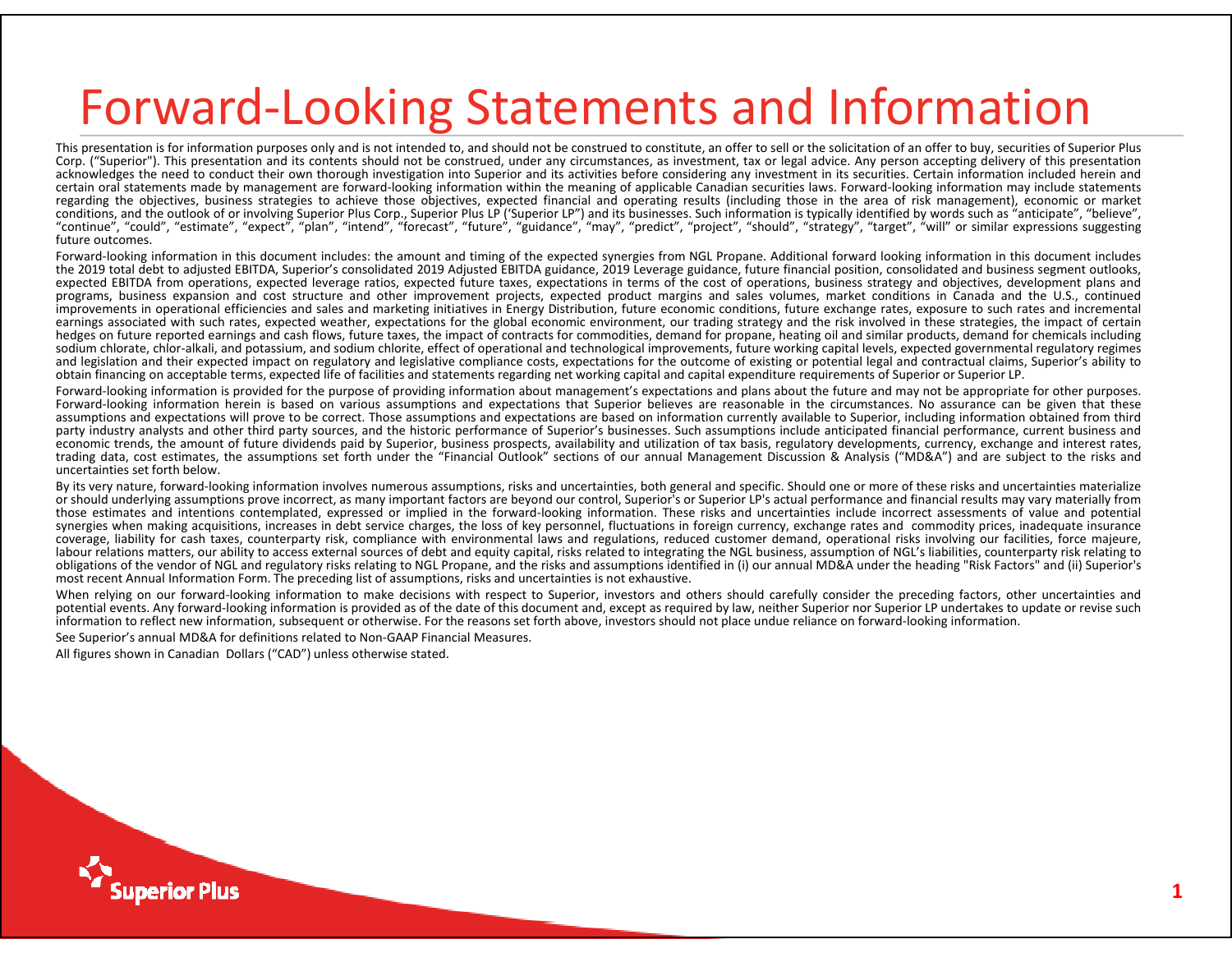### Record Q4 2018 & FY 2018 Results



(1) Per 2018 Fourth Quarter MD&A. See "Non‐GAAP Financial Measures". Note: comparisons are made to the same period in 2017.

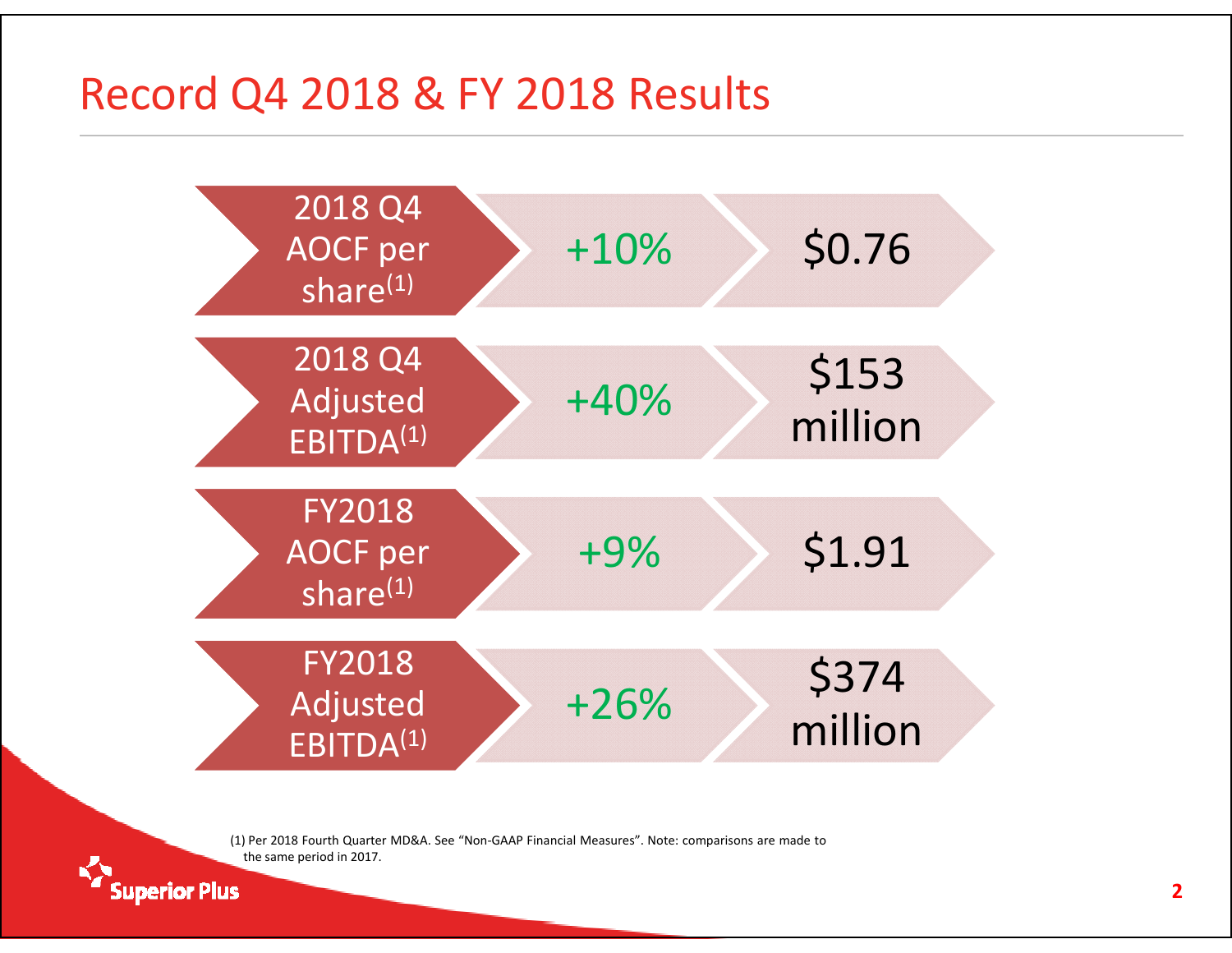### FY2018 vs FY2017 ‐ Adjusted EBITDA Bridge



(1) The increase in EBITDA from Operations for Energy Distribution is adjusted for investment income from Canwest which amounted to \$11.9M in 2017.

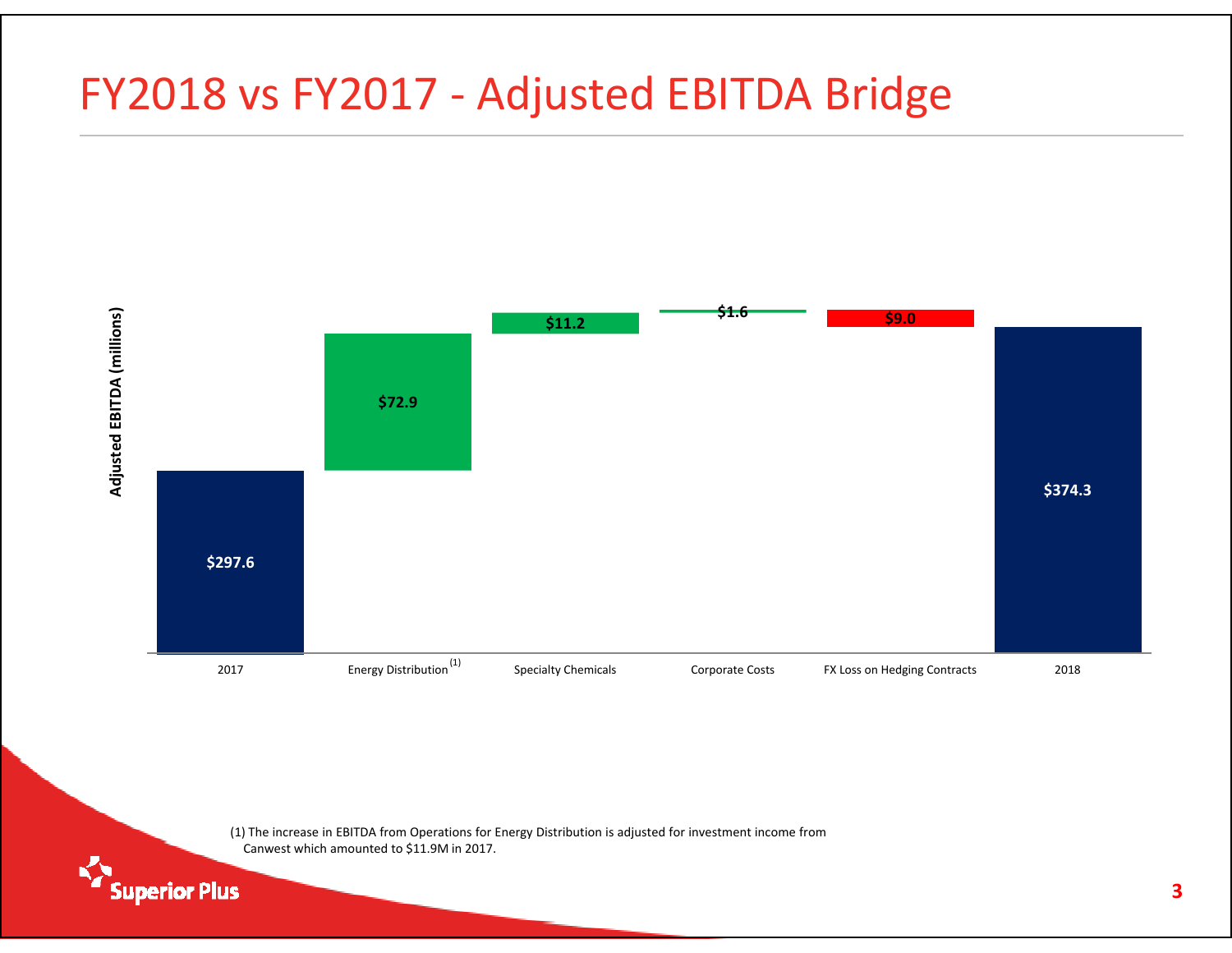### Q4 2018 vs Q4 2017 - Adjusted EBITDA Bridge



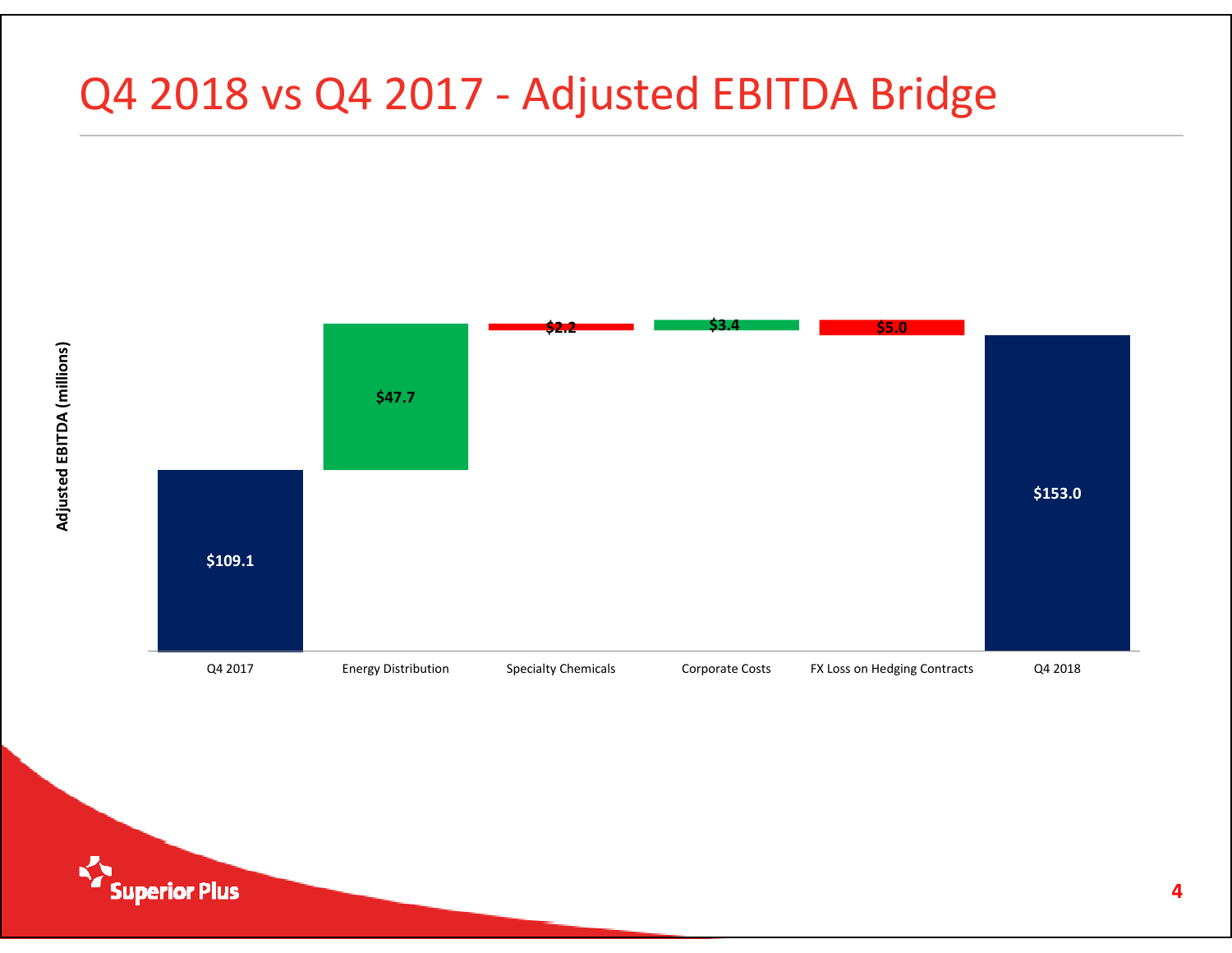## 2019 Adjusted EBITDA Guidance and Leverage

•● Based on the mid-point of guidance, 2019 Adjusted EBITDA is anticipated to improve 26% compared to 2018

| <b>Guidance</b>                                 | 2019          | 2018                                    | <b>2018 Results</b> |
|-------------------------------------------------|---------------|-----------------------------------------|---------------------|
| Adjusted EBITDA Guidance <sup>(1)(2)</sup>      |               | \$445-\$495 million \$345-\$375 million |                     |
| Total Debt to Adjusted EBITDA <sup>(1)(2)</sup> | $3.6X - 4.0X$ | $3.8X - 4.2X$                           |                     |

- $\bullet$  Energy Distribution EBITDA from operations for 2019 is anticipated to be higher than 2018 due to the impact from the full year results of NGL, the expected synergies from NGL, anticipated incremental synergies from the Canwest integration and the full year results from tuck‐in acquisitions completed in 2018
- $\bullet$  Specialty Chemicals EBITDA from operations for 2019 is anticipated to be consistent to modestly lower than 2018 as the chlor‐alkali gross profit is expected to be consistent to modestly lower and sodium chlorate gross profit is expected to be consistent.
- Superior anticipates total debt to Adjusted EBITDA will be in the range of 3.6x to 4.0x as at December 31, 2019 as cash generated from operations is used to repay debt.
- $\bullet$  With respect to IFRS 16, Based on the mid‐point of 2019 Adjusted EBITDA guidance, IFRS 16 is estimated to positively impact Adjusted EBITDA by approximately 5% in 2019. IFRS 16 is expected to increase total debt as at December 31, 2019 by approximately \$150 million primarily due to the inclusion of railcar leases previously treated as operating leases and excluded from debt.

(1) Per 2018 Fourth Quarter MD&A. See "Non‐GAAP Financial Measures". (2) See "Forward‐Looking Statements and Information".